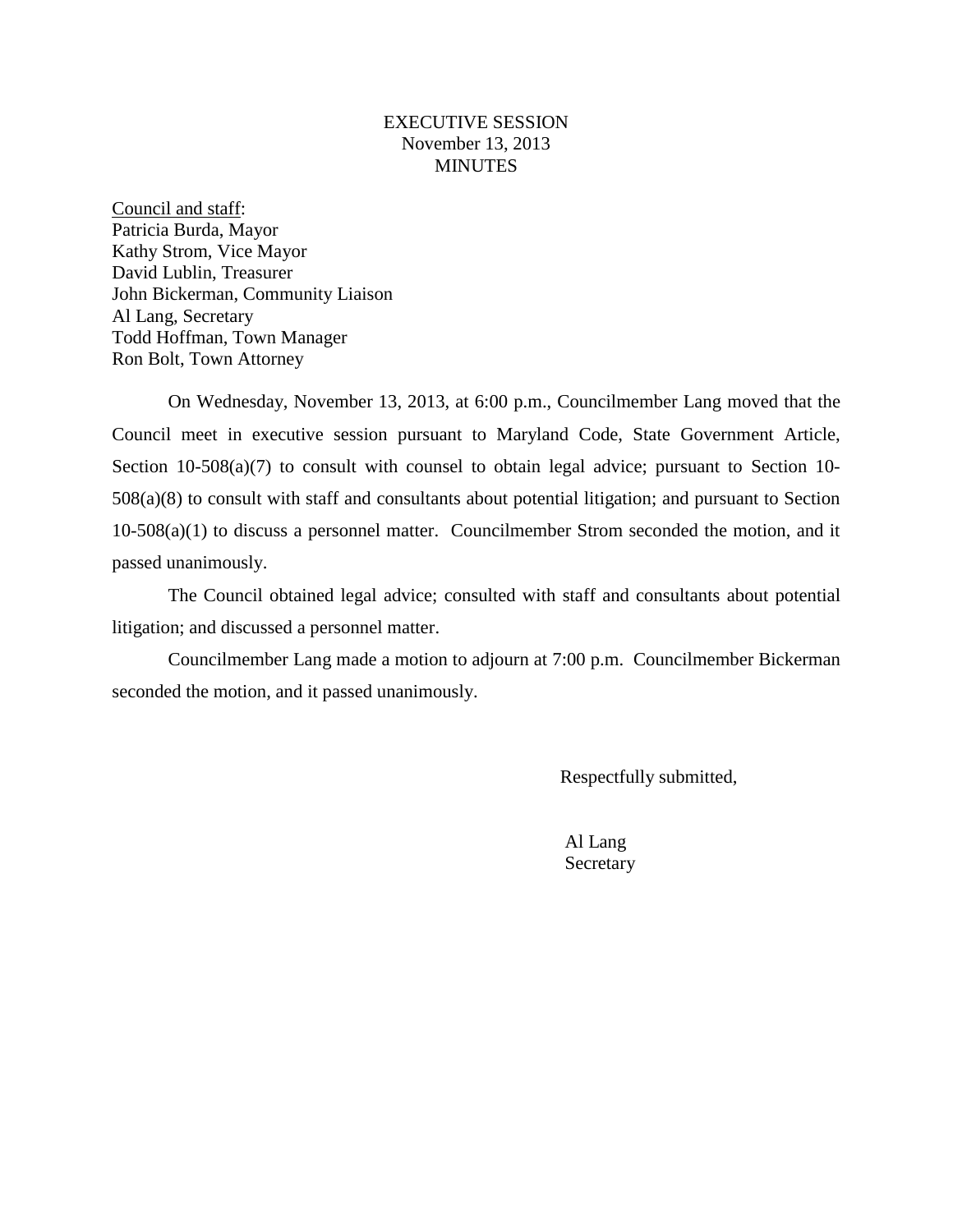# TOWN OF CHEVY CHASE COUNCIL MEETING November 13, 2013

Council and staff: Patricia Burda, Mayor Todd Hoffman, Town Manager Kathy Strom, Vice Mayor Joel Happy, Town Clerk David Lublin, Treasurer Ron Bolt, Town Attorney Al Lang, Secretary John Bickerman, Community Liaison

Residents and guests: Deborah Vollmer, 7202 44<sup>th</sup> Street Audrey Yen, 7706 Chatman Road Dedun Ingram, 4411 Elm Street Bridget Hartman, 7214 Ridgewood Avenue Ann and James Jablon, 4110 Sycamore St. Amanda LaForge, 3915 Woodbine Street

## I. GENERAL BUSINESS

## A. Call to order

Mayor Burda called the meeting to order at 7:00 p.m.

# B. Pledge of Allegiance to the Flag

Mayor Burda led those in attendance in the Pledge of Allegiance to the Flag.

# C. Approval of Minutes of October 2013 Council Meeting and Executive Session

Councilmember Lublin made a motion to approve the minutes of the October 2013 Council meeting and executive session. Councilmember Strom seconded the motion, and it passed unanimously.

## D. Approval of October 2013 Financial Report

Councilmember Lublin presented the financial report for October 2013. Councilmember Lublin made a motion to approve the report. Councilmember Strom seconded the motion, and it passed unanimously.

## E. Approval of Supplemental Appropriations

Councilmember Bickerman made a motion to approve supplemental appropriations for street and sidewalk repairs and for new recycling carts. Councilmember Lublin seconded the motion, and it passed unanimously.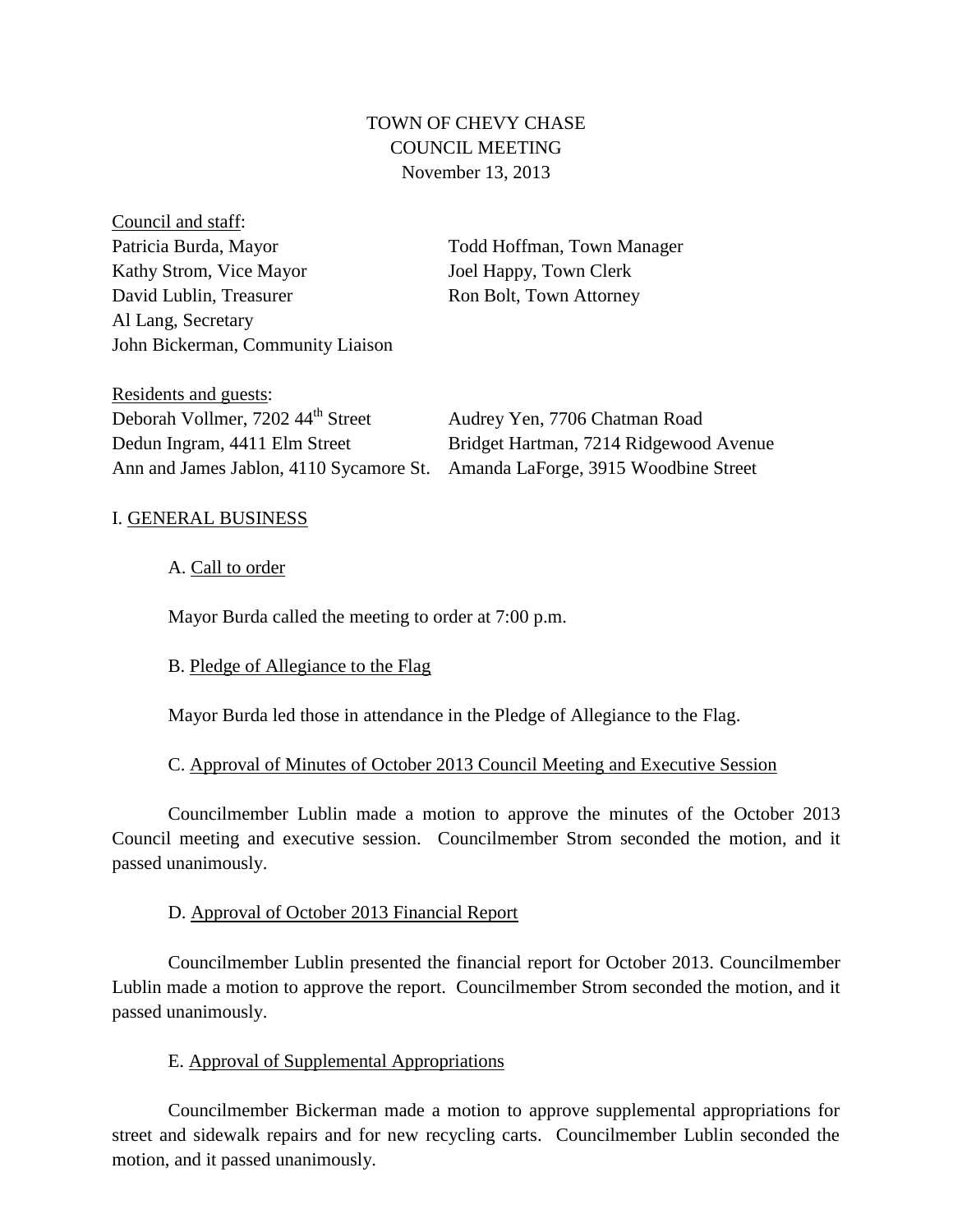#### E. Town Manager's Report

Town Manager Todd Hoffman reported on the initiatives undertaken by staff over the past month.

#### F. Public Comments

Deborah Vollmer, 7202 44<sup>th</sup> Street, made a comment regarding trash collection.

#### II. VARIANCE HEARING

All scheduled variance hearings were cancelled.

#### III. PUBLIC HEARINGS & COUNCIL ACTIONS

#### A. Public Hearing on CCES Educational Foundation Contribution Request

Amanda LaForge, 3915 Woodbine Street, presented a contribution request from the CCES Educational Foundation for \$10,000 towards playground upgrades.

Council received public testimony and discussed the request.

Councilmember Strom made a motion to approve a \$10,000 donation. Councilmember Lublin seconded the motion, and it passed unanimously.

#### B. Public Hearing on an Ordinance to Amend the Public Ethics Law

Mayor Burda provided an overview of an Ordinance to Amend the Public Ethics Law. Council discussed the ordinance.

Councilmember Bickerman made a motion to approve the ordinance. Councilmember Lublin seconded the motion, and it was approved by a vote of 4 in favor, with Councilmember Lang abstaining.

## C. Introduction of an Ordinance to Amend the Town Code to Eliminate the Permitting Requirements and Height Restrictions for Front Yard Hedges

Councilmember Lang made a motion to introduce an Ordinance to Amend the Town Code to Eliminate the Permitting Requirements and Height Restrictions for Front Yard Hedges. Councilmember Lublin seconded the motion, and it passed unanimously.